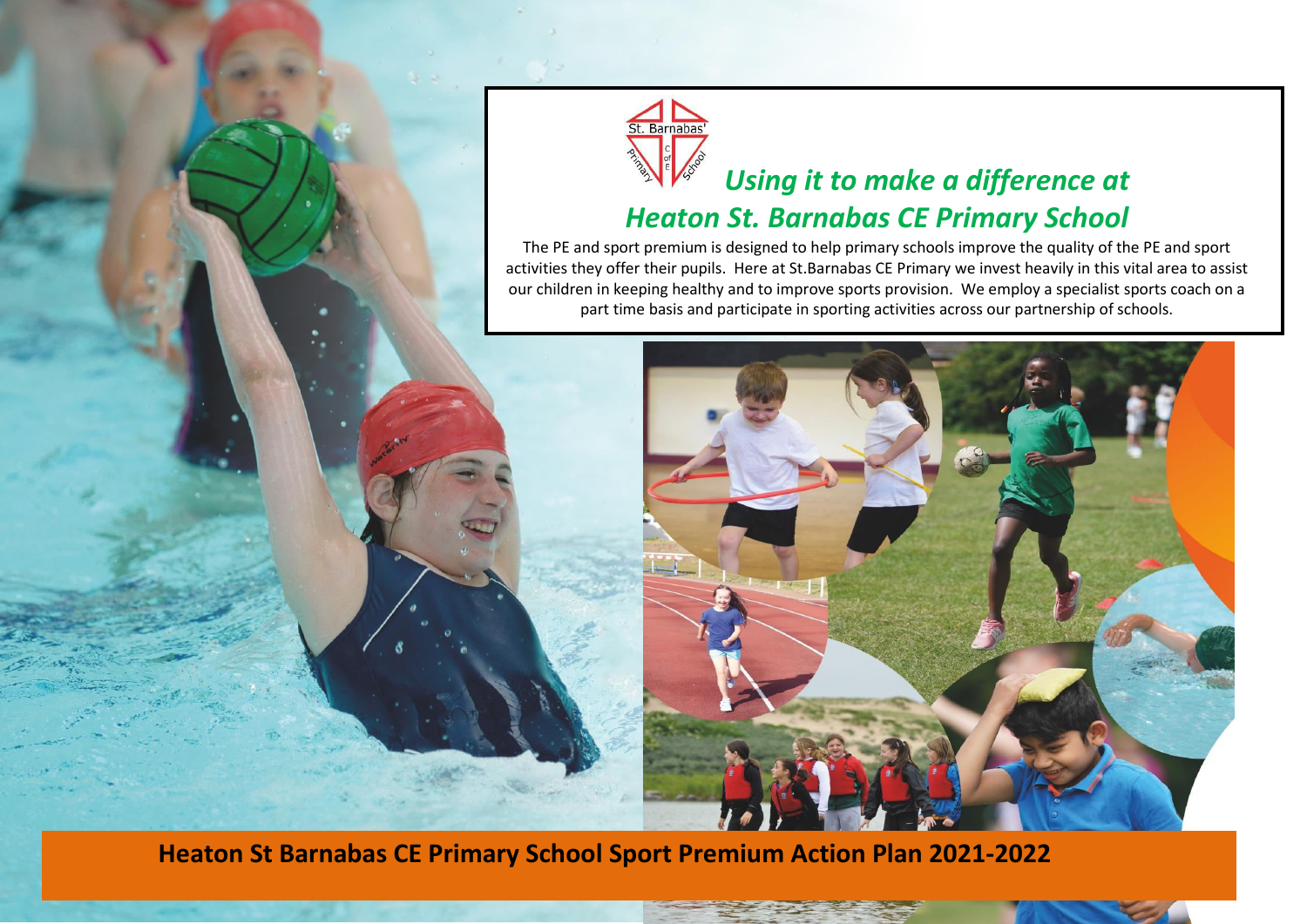## **Heaton St Barnabas CE Primary School Sport Premium Action Plan 2021-2022**

| Key achievements to date until July 2021:                                                                           | Areas for further improvement and baseline evidence of need:                                                |
|---------------------------------------------------------------------------------------------------------------------|-------------------------------------------------------------------------------------------------------------|
| Due to COVID impact and school closures not all of the targets set for last year<br>were achieved. These included:- | Healthy Eating lifestyle workshop sessions following Closures and some pupils<br>not engaging with exercise |
| Swimming expectations for Year 3 and Year 5 pupils                                                                  | Follow up with additional swimming lessons for Year 3 pupils who missed                                     |
| <b>GB</b> athlete – cancelled due to COVID                                                                          | their swimming sessions due to COVID closures.                                                              |
|                                                                                                                     | Swimming lessons to resume for the new Year 3 and 5 pupils in the new                                       |
| Forest school continued with successfully using the school grounds and                                              | academic year                                                                                               |
| Heaton Woods.                                                                                                       |                                                                                                             |
| Staff did have the additional support from the sports coach and pupils'                                             | Ensure all classes engage with outdoor learning                                                             |
| responses to PE lessons were positive                                                                               | Kellogg's daily mile to encourage pupils to exercise undertaken across school                               |
| We have managed to send pupils on 4 residential visits in Year 3, 4 and 6.                                          |                                                                                                             |
|                                                                                                                     | Healthy eating lessons via PHSE and promoting healthy eating through new DT                                 |
|                                                                                                                     | and Science curriculum.                                                                                     |
|                                                                                                                     |                                                                                                             |

| Meeting national curriculum requirements for swimming and water safety.                                                                                  |                                                                                                                                                |
|----------------------------------------------------------------------------------------------------------------------------------------------------------|------------------------------------------------------------------------------------------------------------------------------------------------|
| What percentage of your current Year 6 cohort swim competently, confidently and proficiently over a<br>distance of at least 25 metres?                   | 60% of pupils are able to swim<br>25 metres confidently                                                                                        |
| N.B. Even though your pupils may swim in another year please report on their attainment on leaving<br>primary school at the end of the summer term 2021. | These figures are significantly less<br>than normal years due to the impact<br>of school closure and COVID.                                    |
| What percentage of your current Year 6 cohort use a range of strokes effectively [for example, front crawl,<br>  backstroke and breaststroke]?           | 40% use a range of swim strokes<br>effectively. Again reduced numbers<br>due to COVID closure and loss of<br>swimming sessions from March 2020 |
| What percentage of your current Year 6 cohort perform safe self-rescue in different water-based situations?                                              | 50% are able to perform self-rescue<br>These figures are significantly less<br>than last year due to the impact of                             |
|                                                                                                                                                          | school closure and COVID.                                                                                                                      |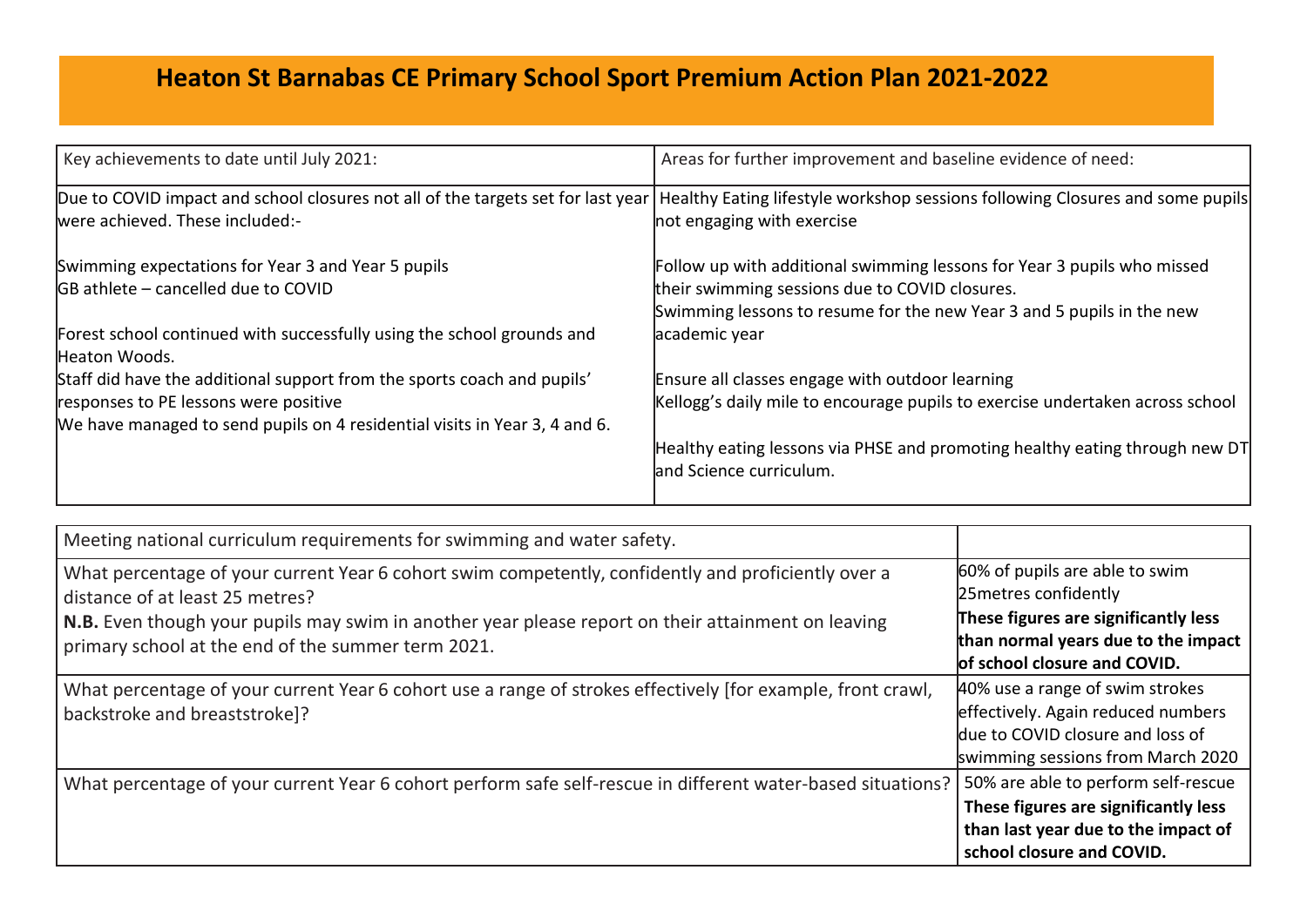| Academic Year: 2021/22                                                                                                                                                  | Total fund allocated: £19,420                                       | Date Updated: July 2021  |                                                                                                   |                                             |
|-------------------------------------------------------------------------------------------------------------------------------------------------------------------------|---------------------------------------------------------------------|--------------------------|---------------------------------------------------------------------------------------------------|---------------------------------------------|
| Key indicator 1: The engagement of all pupils in regular physical activity - Chief Medical Officer guidelines recommend that   Percentage of total allocation:          |                                                                     |                          |                                                                                                   |                                             |
| primary school pupils undertake at least 30 minutes of physical activity a day in school                                                                                |                                                                     |                          |                                                                                                   | 50%                                         |
| Intent                                                                                                                                                                  | Implementation                                                      |                          | Impact                                                                                            |                                             |
| Your school focus should be clear<br>what you want the pupils to know<br>and be able to do and about<br>what they need to learn and to<br>consolidate through practice: | Make sure your actions to achieve<br>are linked to your intentions: | Funding<br>allocated:    | Evidence of impact: what do<br>pupils now know and what<br>can they now do? What has<br>changed?: | Sustainability and suggested<br>next steps: |
| To improve PE skills in games,                                                                                                                                          | Additional sports coach hours to                                    | £6,500                   |                                                                                                   |                                             |
| athletics, gymnastics and dance via                                                                                                                                     | ensure all classes have access to                                   | $ $ (of the £17, 890 $ $ |                                                                                                   |                                             |
| qualified sports coach sessions                                                                                                                                         | specialist support as well as teacher                               | Sports UK cost)          |                                                                                                   |                                             |
|                                                                                                                                                                         | led PE session to ensure that there                                 |                          |                                                                                                   |                                             |
|                                                                                                                                                                         | is at least 1.5 hours of PE per week.                               |                          |                                                                                                   |                                             |
| Key indicator 2: The profile of Healthy Eating and Lifestyle options being raised across the school as a tool for whole school                                          |                                                                     |                          |                                                                                                   | Percentage of total allocation:             |
| improvement                                                                                                                                                             |                                                                     |                          | 10%                                                                                               |                                             |
| Intent                                                                                                                                                                  | Implementation                                                      |                          | Impact                                                                                            |                                             |
| For pupils and families to understand Pastoral care team to deliver                                                                                                     |                                                                     | £1,485                   |                                                                                                   |                                             |
| the importance of living a healthy                                                                                                                                      | healthy eating workshops to classes                                 |                          |                                                                                                   |                                             |
| lifestyle with healthy diet and                                                                                                                                         | where there is a higher need in the                                 |                          |                                                                                                   |                                             |
| exercise regime.                                                                                                                                                        | autumn term and speak to parents                                    |                          |                                                                                                   |                                             |
|                                                                                                                                                                         | to reinforce the message given.                                     |                          |                                                                                                   |                                             |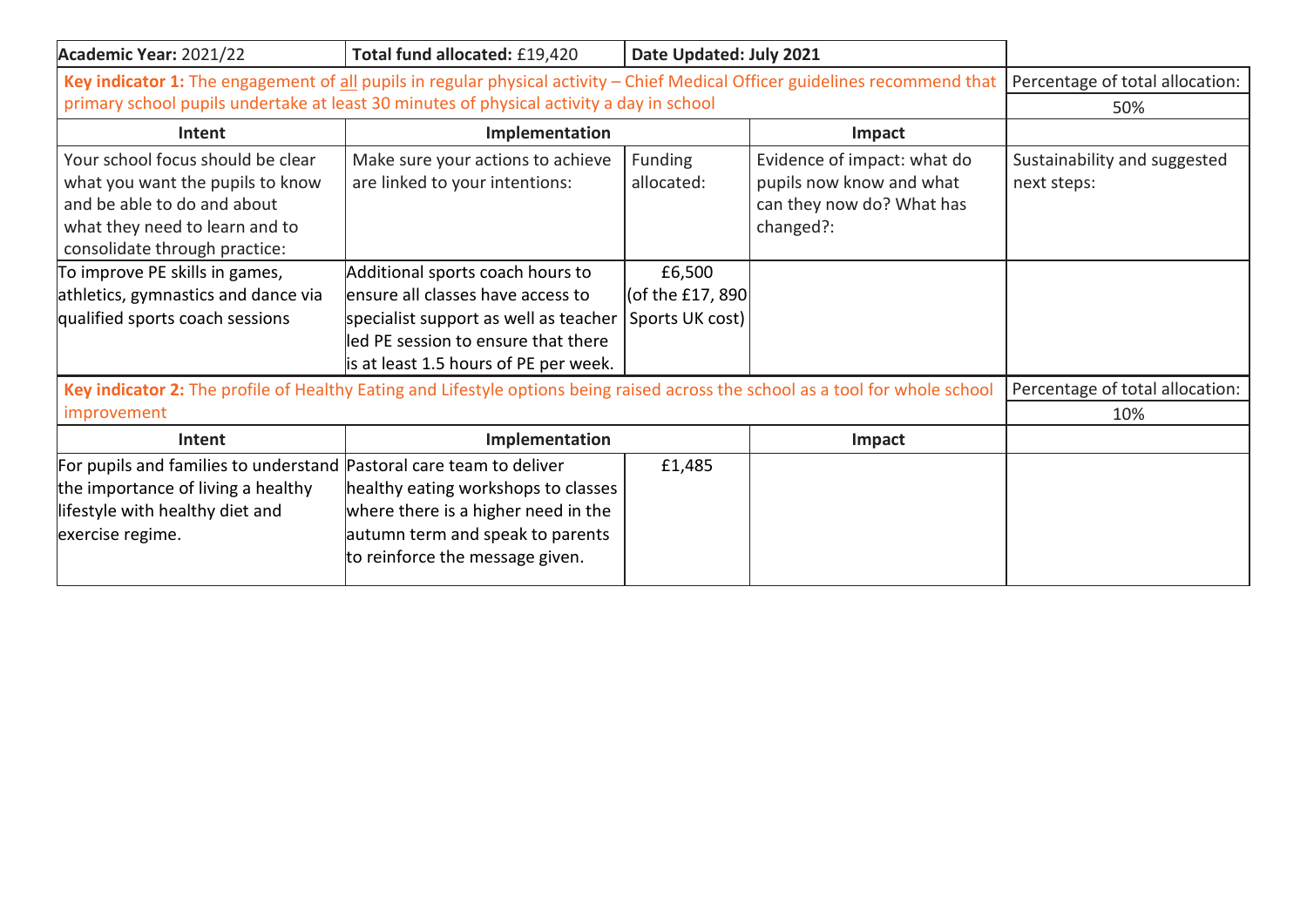| Key indicator 3: Increased confidence, knowledge and skills of all staff in teaching PE and sport (PESSPA - Physical Education,                                                                                                                                                                                                                                                                                              |                                                                                                                                                                                                                                                                                                                                                                                       |                       |                                                                                                   | Percentage of total allocation:             |
|------------------------------------------------------------------------------------------------------------------------------------------------------------------------------------------------------------------------------------------------------------------------------------------------------------------------------------------------------------------------------------------------------------------------------|---------------------------------------------------------------------------------------------------------------------------------------------------------------------------------------------------------------------------------------------------------------------------------------------------------------------------------------------------------------------------------------|-----------------------|---------------------------------------------------------------------------------------------------|---------------------------------------------|
| School Sport and Physical Activity) Sustaining positive PE experiences                                                                                                                                                                                                                                                                                                                                                       |                                                                                                                                                                                                                                                                                                                                                                                       |                       |                                                                                                   | 10%                                         |
| Intent                                                                                                                                                                                                                                                                                                                                                                                                                       | Implementation                                                                                                                                                                                                                                                                                                                                                                        |                       | Impact                                                                                            |                                             |
| Your school focus should be clear<br>what you want the pupils to know<br>and be able to do and about<br>what they need to learn and to<br>consolidate through practice:                                                                                                                                                                                                                                                      | Make sure your actions to<br>achieve are linked to your<br>intentions:                                                                                                                                                                                                                                                                                                                | Funding<br>allocated: | Evidence of impact: what do<br>pupils now know and what<br>can they now do? What has<br>changed?: | Sustainability and suggested<br>next steps: |
| Sports Coach to plan and deliver<br>quality and exciting P.E. lessons for<br>staff to engage with and participate<br>in follow up PE lessons to improve<br>their skills when planning and<br>delivering P.E. lessons<br>Pupils to participate in higher quality<br>PE lessons                                                                                                                                                | Sports coach to share PE plans and<br>teachers to implement follow up<br>sessions related to these plans<br>ensuring high quality PE                                                                                                                                                                                                                                                  | £940                  |                                                                                                   |                                             |
| Key indicator 4: Broader experience of a range of sports and activities offered to all pupils                                                                                                                                                                                                                                                                                                                                |                                                                                                                                                                                                                                                                                                                                                                                       |                       |                                                                                                   | Percentage of total allocation:             |
|                                                                                                                                                                                                                                                                                                                                                                                                                              |                                                                                                                                                                                                                                                                                                                                                                                       |                       |                                                                                                   | 25%                                         |
| Intent                                                                                                                                                                                                                                                                                                                                                                                                                       | Implementation                                                                                                                                                                                                                                                                                                                                                                        |                       | Impact                                                                                            |                                             |
| Additional achievements:                                                                                                                                                                                                                                                                                                                                                                                                     |                                                                                                                                                                                                                                                                                                                                                                                       |                       |                                                                                                   |                                             |
| 1. All children to be involved in<br>Forest school activities to engage<br>with outdoor physical activities<br>and team building activities.<br>Outdoor learning leader to plan<br>and deliver outdoor learning<br>activities for teachers to engage<br>and deliver alongside forest<br>school sessions<br>2. For children in Year 3 to be<br>confident in the swimming pool<br>and be able to swim 25 metres<br>confidently | Every class to participate in forest<br>school over a half term with Mr<br>Collins or Mr Clark.<br>Class teachers to participate and<br>deliver outdoor learning with the<br>support of outdoor learning leader<br>Weekly swimming lessons to Years<br>3 and Year 5<br>2 x trained swim instructors and<br>Lifeguards to deliver lessons<br>appropriate to age and level of<br>pupils | £775<br>£8,000        |                                                                                                   |                                             |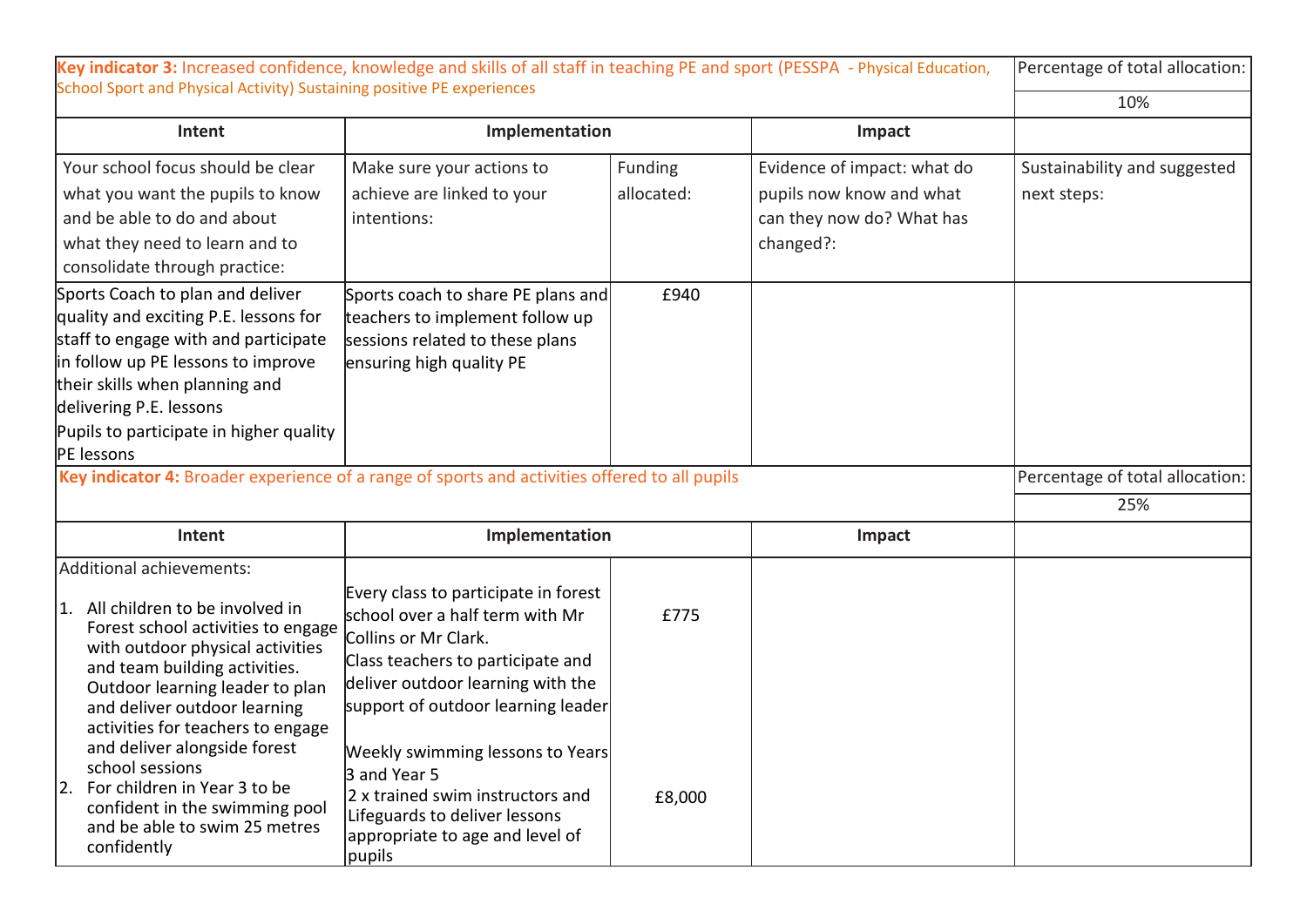| $ 3.$ For year 5 pupils to be able to<br>swim 25 metres confidently using from missed swimming due to<br>a range of swim strokes including COVID closures.<br>breast stroke, back stroke and<br>perform self-rescue | Catch up sessions to follow on<br>New Y5 to attend a full term of<br>swim lessons to ensure they meet<br>end of year objectives.                                                                                                                                                           |      |  |
|---------------------------------------------------------------------------------------------------------------------------------------------------------------------------------------------------------------------|--------------------------------------------------------------------------------------------------------------------------------------------------------------------------------------------------------------------------------------------------------------------------------------------|------|--|
| 4. Develop opportunities for pupils<br>to engage in physical activity<br>Develop gross motor skills,<br>balance and co-ordination<br>Adopt healthier lifestyles and build in<br>opportunities to cycle to school    | Use of the Bike-ability team for<br>Year 5 and Reception<br>These to take place during the<br>summer term                                                                                                                                                                                  | £180 |  |
| 5. GB Athlete into school to raise<br>the aspirations of pupils to<br>engage with sports                                                                                                                            | Team GB athlete<br>Aspire to physical activities and<br>competitive PE skills<br>Develop good understanding of<br>team work and aspirations to be<br>lan athlete<br>Skills required to be an athlete<br><b>Issues and success stories</b><br>Positive Engagement with physical<br>activity | £570 |  |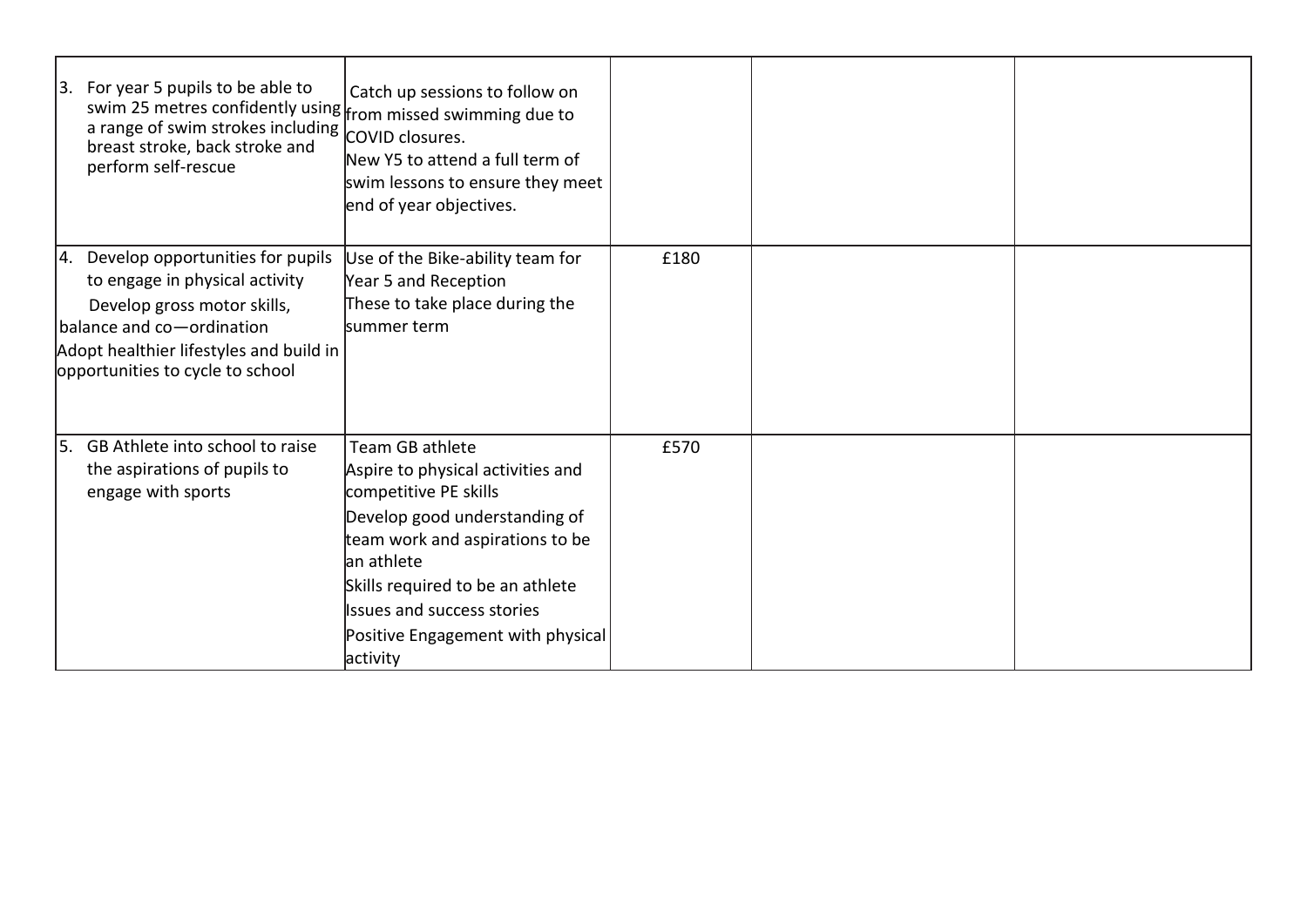| Key indicator 5: Increased participation in competitive sport                                                                                                           |                                                                                                                                                                                                                                |                       | Percentage of total allocation:                                                                   |                                             |
|-------------------------------------------------------------------------------------------------------------------------------------------------------------------------|--------------------------------------------------------------------------------------------------------------------------------------------------------------------------------------------------------------------------------|-----------------------|---------------------------------------------------------------------------------------------------|---------------------------------------------|
|                                                                                                                                                                         |                                                                                                                                                                                                                                |                       |                                                                                                   | 5%                                          |
| Intent                                                                                                                                                                  | Implementation                                                                                                                                                                                                                 |                       | Impact                                                                                            |                                             |
| Your school focus should be clear<br>what you want the pupils to know<br>and be able to do and about<br>what they need to learn and to<br>consolidate through practice: | Make sure your actions to<br>achieve are linked to your<br>intentions:                                                                                                                                                         | Funding<br>allocated: | Evidence of impact: what do<br>pupils now know and what<br>can they now do? What has<br>changed?: | Sustainability and suggested<br>next steps: |
| Develop a greater participation in<br>sports activities and tournaments<br>during and after school clubs.                                                               | Sports coach to engage with pupils<br>during lunchtime clubs and after<br>school clubs and organise<br>opportunities across Bradford<br>West schools to take part in<br>competitions as well as with<br>linking schools in Y4. | £970                  |                                                                                                   |                                             |
| To increase energy levels and adopt a<br>healthy lifestyle through exercise                                                                                             | Daily mile run during lunchtime to<br>encourage positive energy and<br>exercise                                                                                                                                                | <b>NA</b>             |                                                                                                   |                                             |

| Signed off by   |                 |  |
|-----------------|-----------------|--|
| Head Teacher:   | Mrs Diane Smith |  |
| Date:           | 9/7/2021        |  |
| Subject Leader: | Peter Collins   |  |
| Date:           | 9/7/2021        |  |
| Governor:       | llan Grant      |  |
| Date:           | 22/09/2021      |  |